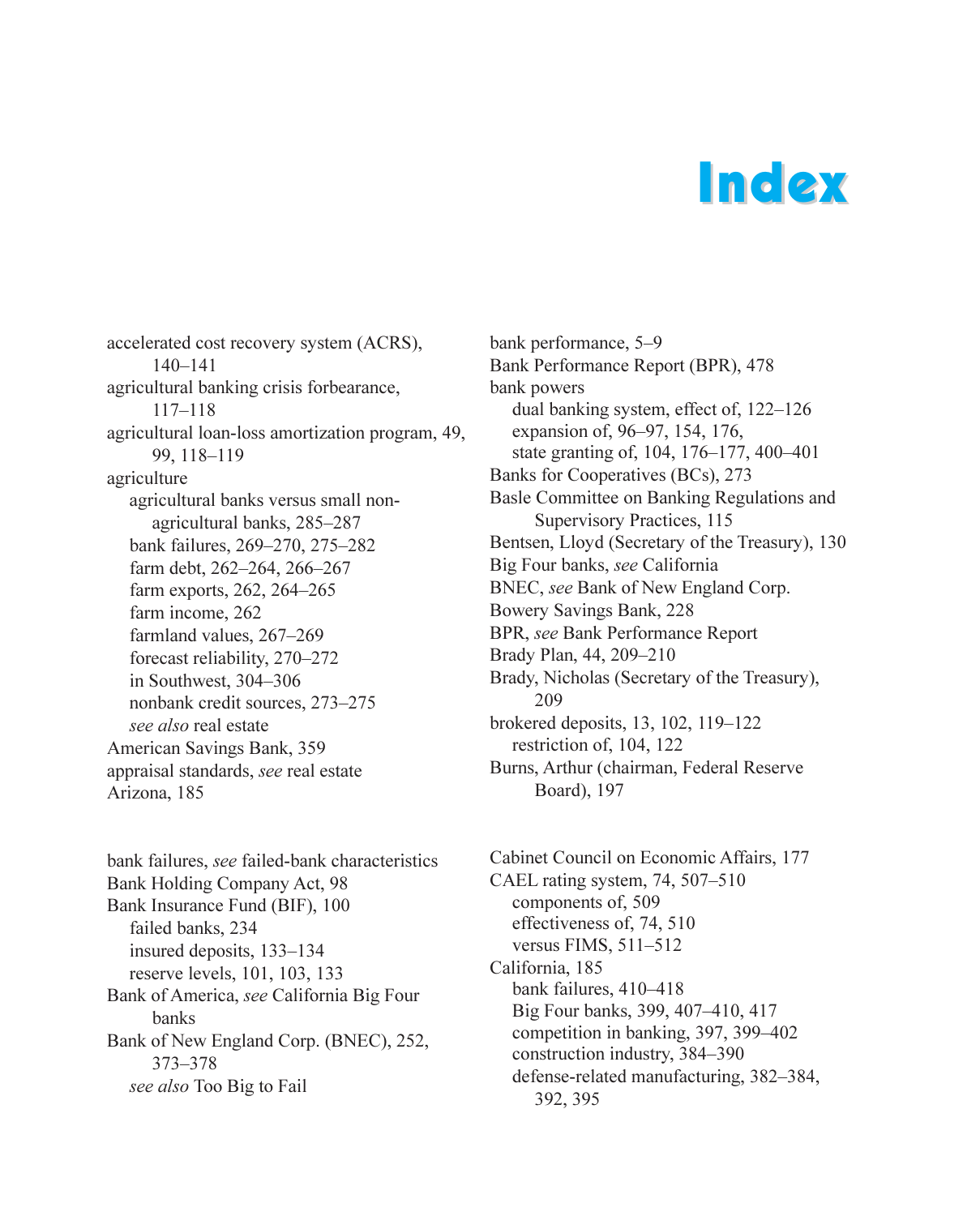California *(cont.)* economic growth, 380–382, 390–391 Japanese investment in, 388–390, 395–396, 401-402 recession,  $391-396$ Southern California, 382, 395-397, 407 *see also* real estate Call Report, 479 off-site surveillance, use in, 478, 480, 511, 512 CAMEL rating system, 422 accuracy of, 58–61, 436–437 agricultural bank ratings, 283-285 California bank ratings, 402–403 components of, 469–470 composite ratings, 471-472 limitations of,  $61-62$ ,  $437-438$ Northeastern bank ratings, 361-363 Southwestern bank ratings, 327–328 versus GMS, 498-500, 506-507 capital requirements,  $13, 40, 110-116$ after less-developed-country debt crisis, 207 agencies' guidelines,  $111-113$ capital definition, 111, 115 risk-based capital, 40, 79-80, 84, 115-116, 148, 407 uniform standards,  $40$ ,  $113-114$ ,  $207$ *see also* forbearance CDRI Act, *see* Riegle Community Development and Regulatory Improvement Act cease-and-desist orders, *see* enforcement actions, formal chartering, 185 FDIC policy, 12 FHLBB policy, 177-178 in California, 399, 401 new charter failures,  $31-33$ OCC policy, 12, 106–109, 178 of savings and loans, 179 state policy, 109 CINB, *see* Continental Illinois National Bank

Clark, Vance (Secretary of Agriculture), 274 Clarke, Robert (Comptroller of the Currency), 109, 354 Competitive Equality Banking Act of 1987 (CEBA), 184, 186 provisions of,  $10, 97-100$ Conover, C.T. (Comptroller of the Currency), 98, 120, 246-247 Continental Illinois National Bank (CINB), 44-45, 255-257 bank run, 243–244 correspondent banks, 250-251 growth, 236–240, 245 LDC lending, 241, 243 Penn Square Bank failure, effect of, 241-242, 247 regulatory assistance, 244–245 risk exposure, 485–486 supervision of,  $245-247$ *see also* Too Big to Fail CrossLand Savings Bank, 359–360

deposit insurance, 101 adequate funding, 82 deposit insurance limit, 93, 176 moral hazard, 38–39, 323–324 mutual savings banks,  $213$ ,  $222-223$ risk taking, controlling, 39–41 risk-based premiums, 84, 104 *see also* Bank Insurance Fund, Savings Association Insurance Fund Deposit Insurance Funds Act of 1996, 132 provisions of, 11 depositor discipline, 250 depositor preference, 126–127 Depository Institutions Deregulation and Monetary Control Act of 1980 (DIDMCA) mutual savings banks, effect on, 219 provisions of,  $10, 91-93$ savings and loans, effect on, 175–176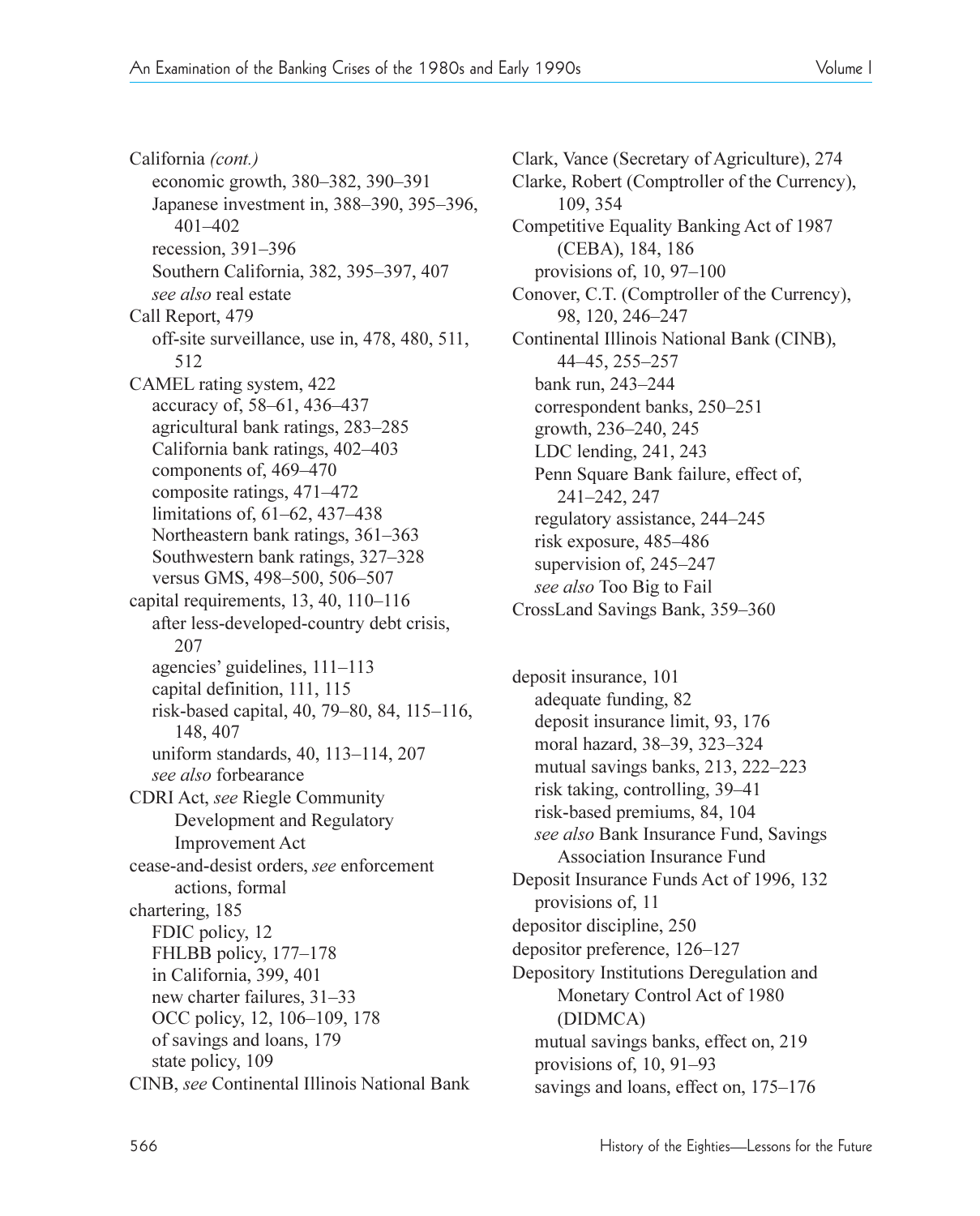Depository Institutions Deregulation Committee (DIDC), 92 Dingell, John (chairman, Energy and Commerce Committee), 97 disintermediation,  $214-217$ ,  $220$ Dollar-Dry Dock Savings Bank, 228-230, 359

Economic Emergency Credit Act of 1978, 274 Economic Growth and Financial Institutions Paperwork Reduction Act of 1993, 128 Economic Recovery Tax Act of 1981, 140–141, 163, 175, 302 Empire Savings and Loan Association, 182 energy markets, 182 less-developed-country debt crisis, effect on, 192-193, 199, 205 natural gas prices, 298-299 oil prices, 184, 192–193, 240, 293–297, 312-313 Southwestern economy, effect on, 293–301 *see also* Southwest enforcement actions,  $101-102$ by FHLBB, 172 formal, 62, 441–442, 467, 473–474 by FDIC,  $442-445$ by Federal Reserve, 445–449 effectiveness of,  $62-68$ ,  $450-452$ informal, 441, 467 types of, 473 Eurodollar, 195, 223 examination,  $81-82$ ,  $479$ bank risk taking, effect on, 439–441 by FHLBB, 170-171, 181 by OCC, 478-479 coordination of examinations, 467–468 FDIC policies, 56–57, 424–425 Federal Reserve policies, 425 frequency of, 57–59, 103, 149, 422–423, 428430, 478 OCC policies, 56–57, 423–424 process of,  $463-466$ 

staffing levels, 56–57, 170–171, 177, 426-427 troubled bank identification, 432-438 types of, 422 *see also* CAMEL rating system, off-site surveillance

failed-bank characteristics, 27, 35–38, 74, 480-488, 513-514 agricultural banks, 280–282 economic boom-and-bust conditions, 19-27 fraud and misconduct, 33–34 geographic failure pattern,  $13-18$ in California,  $410-412$ in Northeast, 366–370 in Southwest, 321, 330–335 in Texas, 321 real estate lending,  $25-27$ ,  $158-160$ risk taking,  $27-31$ Farm Credit Administration, 273 Farm Credit System (FCS), 273 Farmers Home Administration (FmHA), 273-274 Federal Deposit Insurance Act Section 13, 223 Section 8, 473–474 Federal Deposit Insurance Corporation (FDIC) CINB crisis, 244 effect on state chartering, 109-110 enforcement actions, formal, 442-445 examination policies,  $56-57$ ,  $424-425$ failed-bank resolution method, 248–249 mutual savings bank crisis, 220–221, 231-232 regulatory policy,  $12-13$ Federal Deposit Insurance Corporation Improvement Act of 1991 (FDICIA), 188 large-bank failure resolution requirements,  $75 - 79$ provisions of,  $10-11$ ,  $103-105$ ,  $452-454$ risk-based capital standards, 407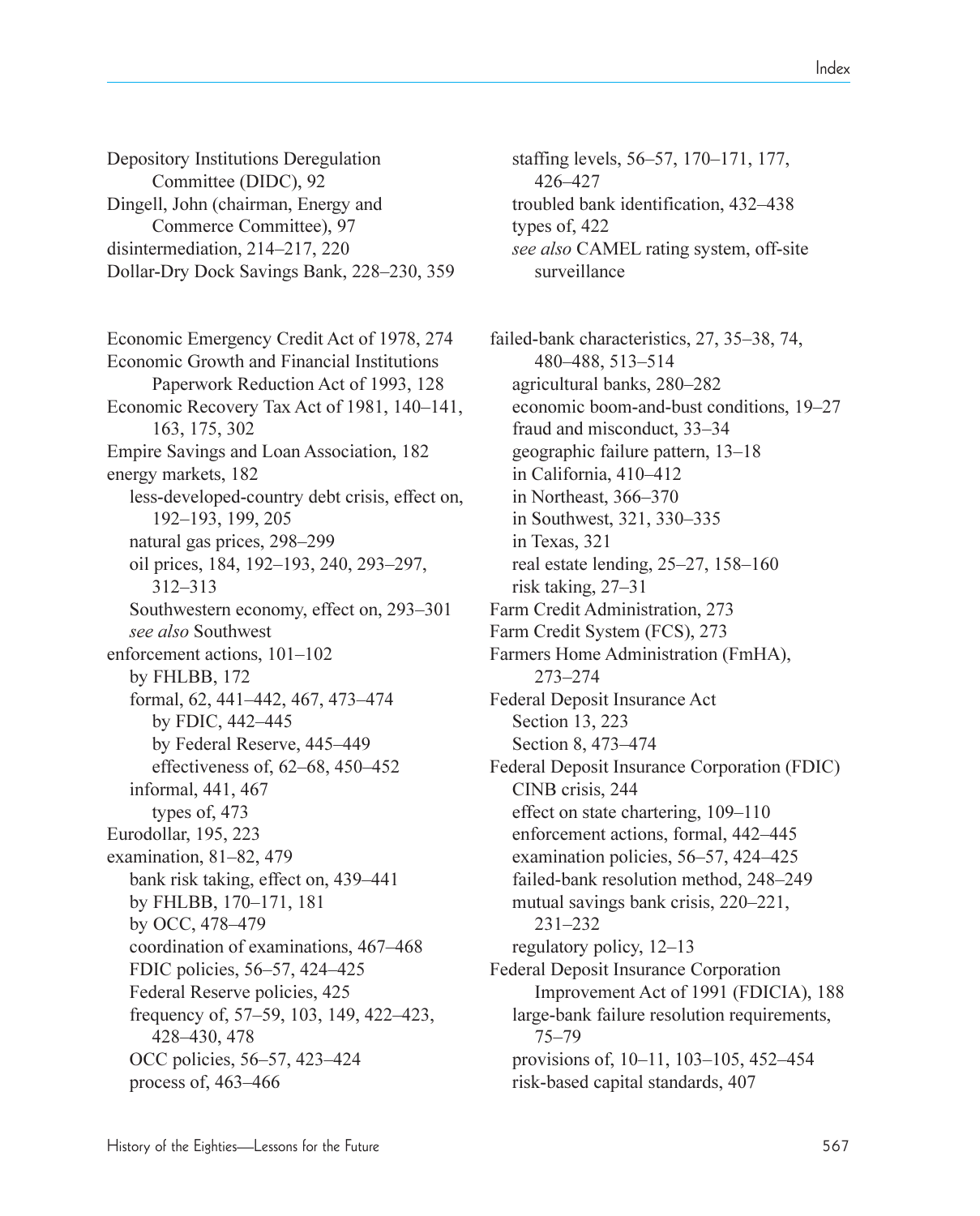FDICIA *(cont.)* Too Big to Fail, limitation of,  $252-253$ ,  $376$ *see also* prompt corrective action Federal Financial Institutions Examination Council (FFIEC), 102, 106, 158, 468 Federal Home Loan Bank Act of 1932, 170 Federal Home Loan Bank Board (FHLBB), 100, 170-172 Federal Intermediate Credit Banks (FICBs), 273 Federal Land Banks (FLBs), 273 Federal Power Commission (FPC), 298 Federal Reserve enforcement actions, formal, 445–449 examination policies, 425 off-site surveillance systems, 510-512 regulatory policy, 12 Federal Savings and Loan Insurance Corporation (FSLIC), 170, 224 abolishment of, 100 recapitalization of, 97, 186 resources, 41, 173, 181, 184 FHLBB, *see* Federal Home Loan Bank Board Financial Institutions in the Nation's Economy (FINE) Report, 91, 217 Financial Institutions Monitoring System  $(FIMS), 75, 510-512$ versus CAEL,  $511-512$ Financial Institutions Reform, Recovery, and Enforcement Act of 1989 (FIRREA), 149, 187-188 appraisal standards, 158 civil money penalties, 474–475 cross guarantee provisions, 101, 375-376 provisions of,  $10$ ,  $100-102$ Financial Institutions Regulatory and Interest Rate Control Act of 1978 (FIRIRCA), 468 civil money penalties, 474–475 provisions of, 218 Financing Corporation (FICO), 133–135 First City Bancorporation, 60, 245, 254, 323, 434435, 492

First Interstate Bank, *see* California Big Four banks First National Bank of Midland, failure of, 324-326 First Pennsylvania Bank, N.A., failure of, 42 First RepublicBank Corporation, 60, 245, 254, 323, 434-435, 492 Fleet/Norstar Financial Group, Inc., 376 Florida, 185 forbearance, 177 agriculture and energy sector banks, 49 effect of,  $49-51$ FDICIA limitation of, 51 FSLIC use of,  $46-47$ Net Worth Certificate Program, 47-49, 95, 117, 175-176, 227-230 to agriculture and energy sector banks, 118-119 to less-developed-country lenders, 44, 47, 204, 207-208 to savings and loans, 173 FSLIC Resolution Fund, 100

GAAP, *see* generally accepted accounting principles Garn, Jake (chairman, Senate Banking Committee), 96 Garn–St Germain Depository Institutions Act of 1982 (Garn–St Germain), 161, 225-227 Net Worth Certificate Program, 47 provisions of,  $10, 94-95$ real estate investment, effect on, 302 savings and loans, effect on,  $175-176$ ,  $315$ generally accepted accounting principles (GAAP), 173, 180 Glass-Steagall Act, 96 GMS, *see* Growth Monitoring System Gonzalez, Henry (chairman, House Banking Committee), 102 goodwill, 174-175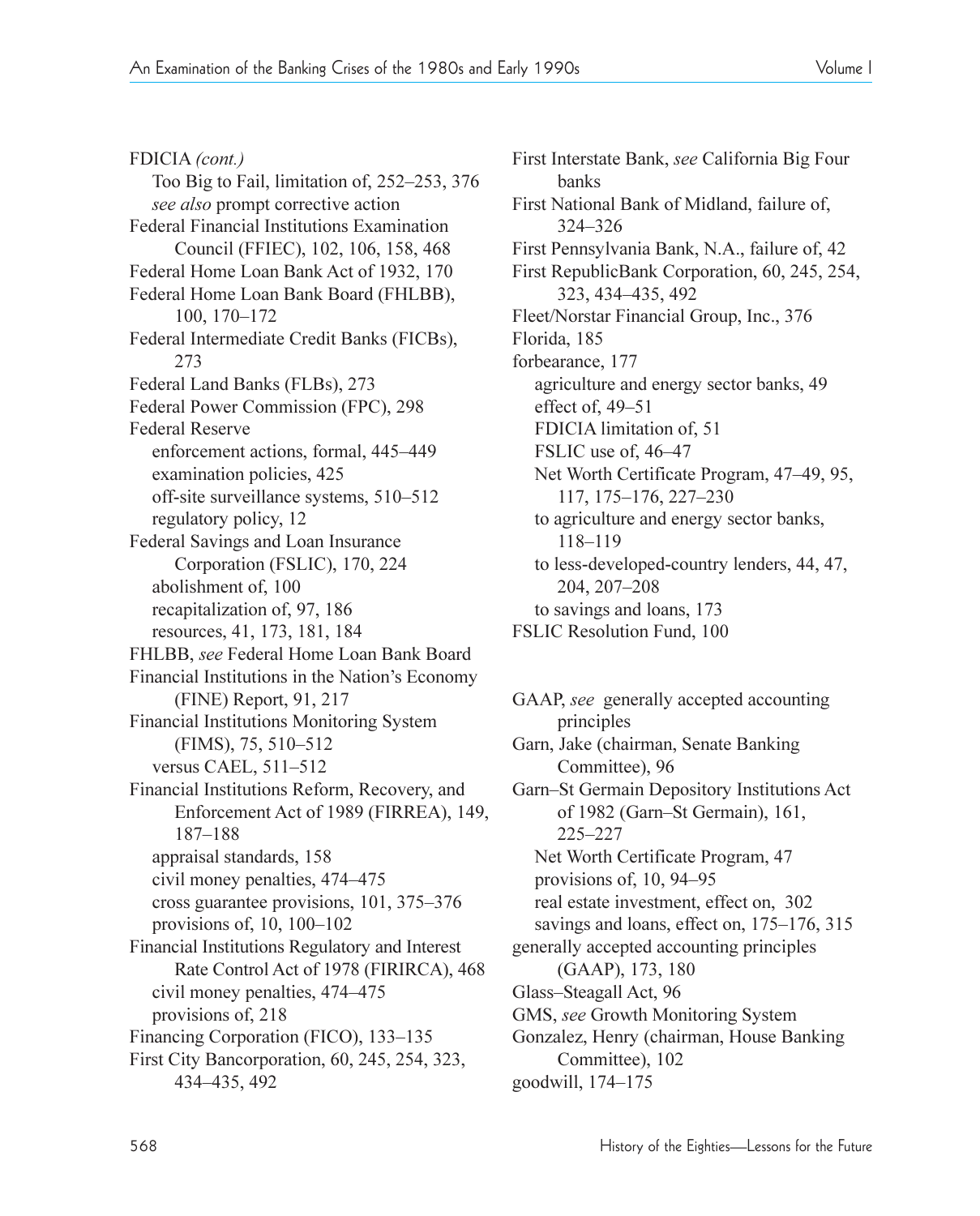Greenspan, Alan (chairman, Federal Reserve Board), 252 Greenwich Savings Bank, 42–43, 223–224 Growth Monitoring System (GMS), 75, 496-507 components of, 496 effectiveness of, 497-501 growth types, 502 peer groups,  $502-503$ versus CAMEL rating system, 498–499, 506-507 weighting system, 503–504

Heinz, John (Senator), 97 Herfindahl-Hirschman Index (HHI), 504 Home Owners' Loan Act of 1933, 170 Home Savings Bank, 228 Howard Savings Bank, The, 359, 360 Hudson City Savings Bank, 228 Hunt Commission, 91, 217

income maintenance agreement, *see* mergers Integrated Monitoring System (IMS), 508 Interagency Country Exposure Review Committee (ICERC), 203 interest-rate deregulation, 92, 176, 217–218 International Lending Supervision Act of 1983 (ILSA), 113, 207 International Monetary Fund (IMF), 206, 209 interstate banking and branching,  $11, 129-132$ *see also* Riegle-Neal Interstate Banking and Branching Efficiency Act Isaac, William M. (chairman, FDIC), 93, 113, 121, 227, 247

Keefe, Harry V. (chairman, Keefe, Bruyette & Woods, Inc.), 222 Kohlberg, Kravis, Roberts & Co. (KKR), 376 large banks, *see* Too Big to Fail Latin America, *see* less-developed-country debt crisis LDC, *see* less-developed-country debt crisis legislation, 9–11, 91–105, 126–135 *see also* names of individual acts less-developed-country (LDC) debt crisis Brady Plan, 209-210 agriculture, effect on, 265 capital requirements, 113 causes of,  $192-199$ Continental Illinois National Bank, effect on, 241 creditor government policy, 206 crisis resolution, 207-210 Latin American debt, 193-195, 199-200, 206 regulation of lending, 203–204 U.S. bank lending,  $195-200$ *see also* money-center banks, forbearance loans-to-assets ratio, 331, 492, 493 loans to one borrower,  $94, 203-204$ London Interbank Offering Rate (LIBOR), 193-195, 205

Management Consignment Program (MCP), 182 Mehle, Roger (Assistant Secretary of the Treasury), 173 mergers, 223 assisted mergers, 223–225 income maintenance agreement, 224–225 voluntary mergers, 227–228 Metropolitan Savings Bank, 223 Mexico debt default, 205-206 *see also* less-developed-country debt crisis modified payoff, 250 money market certificate of deposit, 218–219 money-center banks corporate bond ratings,  $201-203$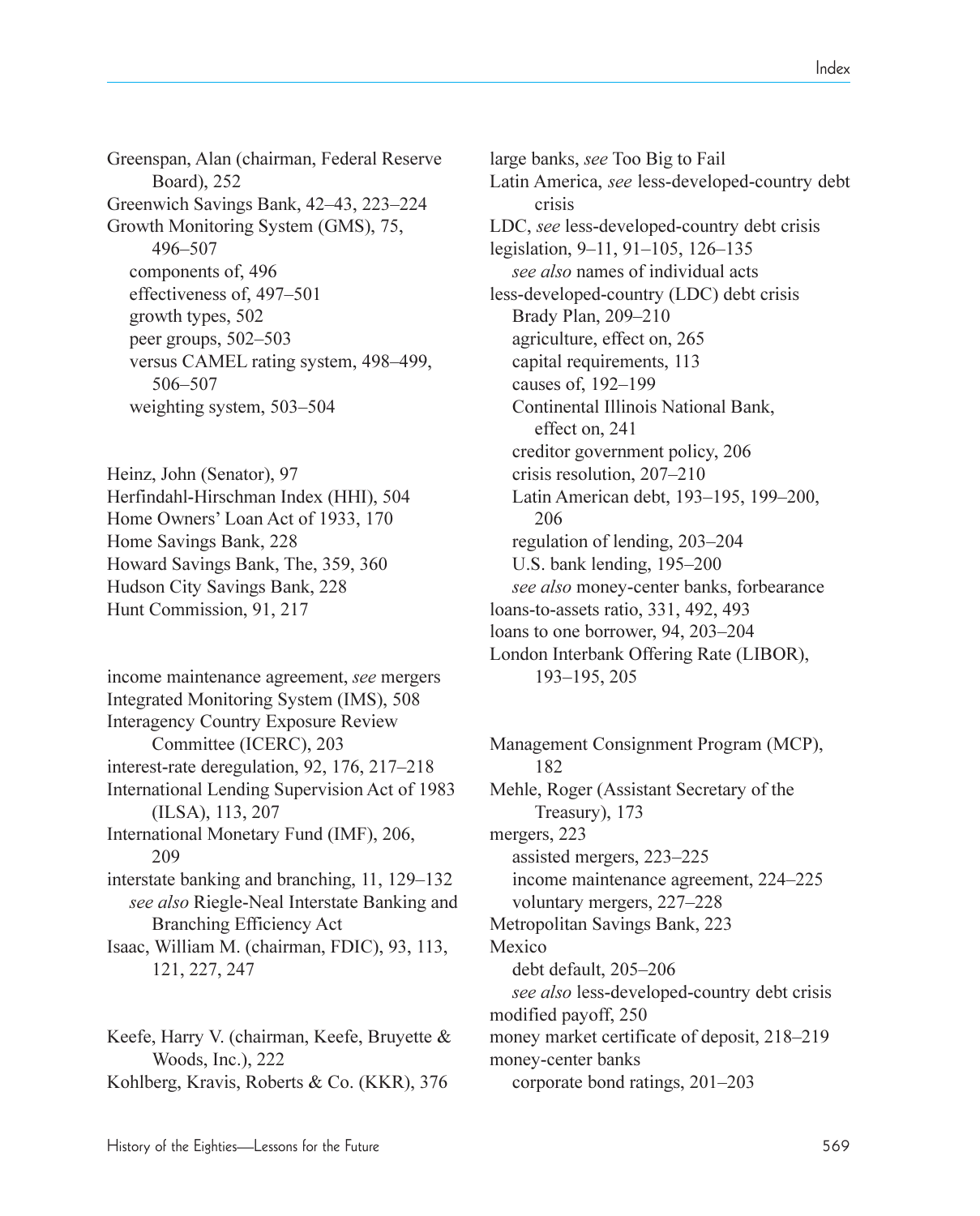money-center banks *(cont.)* less-developed-country lending, 43–44, 195-196, 208-209 Moore Financial Group, Inc., 228 moral hazard, *see* deposit insurance MSB, *see* mutual savings banks mutual savings banks conversion to stock form,  $32-33$ ,  $154$ ,  $233$ , 348-349 cost of failures and mergers, 224–225, 231-232 expanded powers, 93, 212, 217–218 in New York, 221-222 industry growth, 212 insolvencies, 42–43, 222–223 mergers, 223–225 versus savings and loan crisis, 187

National Association of Mutual Savings Banks (NAMSB), 220 National Bank Act of 1864, 423 National Bank Surveillance System (NBSS), 478, 508, 511 National Housing Act of 1934, 170 natural gas, *see* energy markets Natural Gas Act of 1938, 298 Natural Gas Policy Act of 1978, 298 Net Worth Certificate Program, *see*  forbearance New England, *see* Northeast New Jersey, *see* Northeast New York, *see* Northeast, mutual savings banks Nolan Bill, 400-401 Northeast bank failures, 365–373 chartering of new banks, 349, 366 mutual to stock conversions, 186, 348-349 New England, banking in, 356–357 New York and New Jersey, banking in, 358-359

Northeast versus non-Northeast banks, 362-365 savings and loans in, 187 *see also* real estate NWC (Net Worth Certificate), *see* forbearance

Oakar institutions, 133 OCC, *see* Office of the Comptroller of the **Currency** off-site surveillance accuracy of, 486-487 condition indicators, 69, 481 failure forecasting,  $72-74$ ,  $488-489$ , 491-495, 513-514 risk indicators, 69, 481-486, 490-491, 494 strengths and weaknesses, 68, 479–480 surveillance systems,  $74-75$ ,  $496-512$ use of computers, 477–479 versus on-site examination, 68, 479 Office of the Comptroller of the Currency (OCC) bank closures, 455–458 Bank of New England Corp., supervision of, 374-377 Continental Illinois National Bank crisis, 243, 245-247 examination policies,  $56-57$ ,  $423-424$ less-developed-country lending policy, 204 off-site surveillance systems, 512 regulatory policy,  $11-13$ Office of Thrift Supervision (OTS), 100 oil, *see* energy markets Omnibus Budget Reconciliation Act of 1993, 126 provisions of, 11 on-site examination, *see* examination Orange Savings Bank, 228 Oregon Mutual Savings Bank, 228 Organization of Petroleum Exporting Countries (OPEC), 295-296 OTS, *see* Office of Thrift Supervision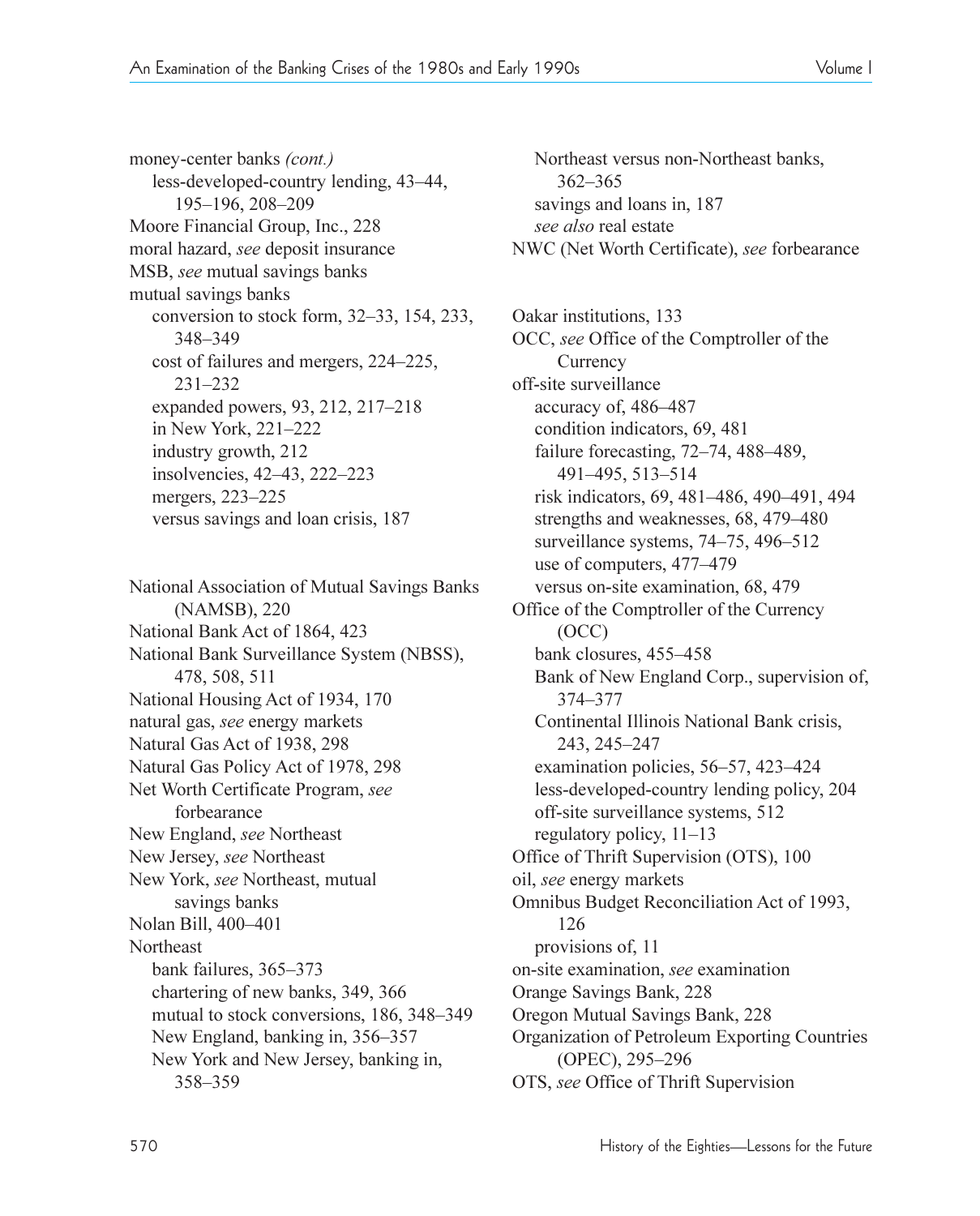PCA, *see* prompt corrective action Penn Square Bank, N.A., 241, 247 brokered deposits, 119 failure of,  $324 - 325$ Philadelphia Saving Fund Society, 211 Presidential administrations Bush, 102, 186 Carter, 426 Clinton, 128 Reagan, 96, 177–178, 426 prompt corrective action (PCA), 474 closure cost savings,  $53-54$ ,  $458-460$ early intervention requirement, 461–462 FDICIA requirements, 51, 55, 103 impact of,  $51-56$ timely closure requirement, 454–461 Provident Institution for Savings, 211 Proxmire, William (Senator), 97

RAP, *see* regulatory accounting principles real estate in Southwest, 301–304 appraisal standards,  $102$ ,  $156-158$ ,  $304$ commercial, 137 asset prices,  $150-151$ boom and bust,  $141-151$ in California, 143, 387-390, 395-396 in New England,  $340-343$ in New York and New Jersey, 345–346 in Northeast,  $143$ ,  $351-352$ in Southwest,  $142-143$ ,  $317$ industrial sector, 148 investment risk, 138–140 office sector, 143–146, 303–304 retail sector, 146–148 role in bank failures, 26–27 savings and loan lending in, 184–185 farmland values,  $261-263$ ,  $266$ in Northeast, 354–356 increased bank lending in,  $151-154$ , 413-418 lending restrictions, 95, 104, 124 $-126$ 

residential in California, 385–387, 392–393, 396 in New England,  $343-345$ in New York and New Jersey, 346-348 in Northeast, 351 in Texas,  $307 - 310$ role in bank failures,  $25-27$ ,  $158-160$ *see also* tax code, underwriting standards Regan, Donald (Secretary of the Treasury), 177 Regulation Q, *see* interest-rate deregulation regulatory accounting principles (RAP), 173, 181 Resolution Trust Corporation (RTC), 100, 148, 158, 188 Resolution Trust Corporation Completion Act of 1993, 105 Revenue Act of 1951, 219 Riegle Community Development and Regulatory Improvement Act (CDRI Act), 126, 129 Riegle, Donald (chairman, Senate Banking Committee), 102 Riegle-Neal Interstate Banking and Branching Efficiency Act of 1994, 11, 126, 129 risk-based capital, *see* capital requirements risk-based premiums, *see* deposit insurance

S&L, *see* savings and loans Sasser institutions, 133 savings and loans competition, 181–186, 314–315 expanded powers, 93, 94 industry growth,  $178-183$ insolvencies, 168-169 net worth requirements, 173–175 real estate lending, 184–185 resolutions, 186-187 versus mutual savings bank crisis, 187 Savings Association Insurance Fund (SAIF), 100, 188 insured deposits, 133–135